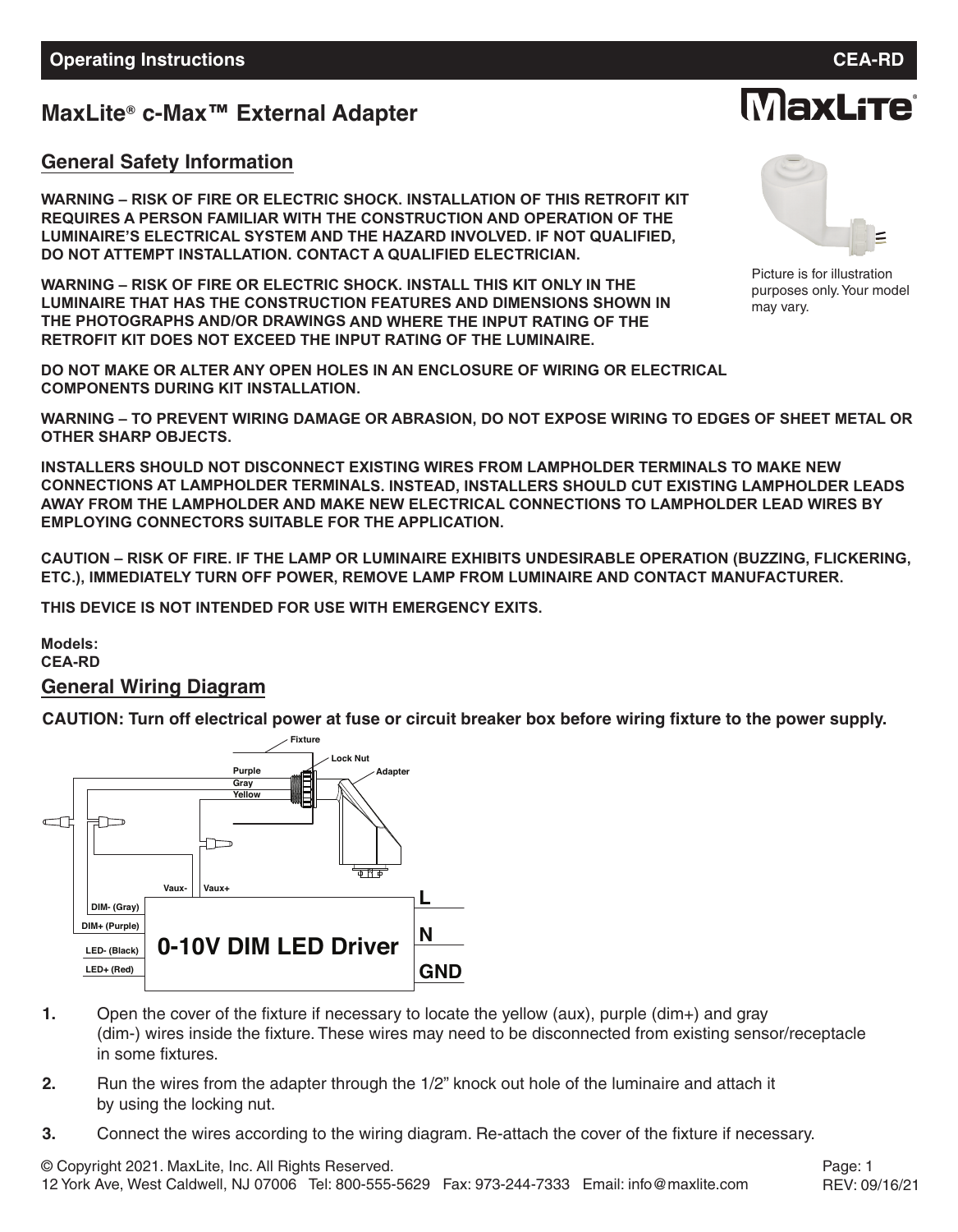**MaxLite** 

# **MaxLite® c-Max™ External Adapter**

## **Warranty Information**

MaxLite Inc. warrants its products for a minimum period of **FIVE (5)** years from the date of original purchase from MaxLite or its authorized distributor/dealer (the "Warranty Period"), as follows: If a Product fails to operate during the Warranty Period as a result of defects in materials or workmanship, MaxLite will, at its option, repair it, replace it with the same or like Product.

Please refer to Maxlite's website (at http://maxlite.com/resources/warranties) for the complete terms and conditions of our warranty.

Limitation of Liability

THE FOREGOING WARRANTY IS EXCLUSIVE, AND IS THE SOLE REMEDY FOR ANY AND ALL CLAIMS, WHETHER IN CONTRACT, IN TORT OR OTHERWISE ARISING FROM THE FAILURE OF PRODUCT AND IS IN LIEU OF ALL OTHER WARRANTIES, EXPRESS OR IMPLIED, INCLUDING ALL WARRANTIES OF MERCHANTABILITY OR FITNESS FOR A PARTICULAR PURPOSE, WHICH WARRANTIES ARE HEREBY EXPRESSLY DISCLAIMED TO THE EXTENT PERMITTED BY LAW AND, IN ANY EVENT, SHALL BE LIMITED TO THE WARRANTY PERIOD SPECIFIED ABOVE. THE LIABILITY OF MAXLITE SHALL BE LIMITED TO THE TERMS OF THE EXPRESS WARRANTY SET FORTH HEREIN. IN NO EVENT WILL MAXLITE BE LIABLE FOR ANY SPECIAL, INCIDENTAL OR CONSEQUENTIAL DAMAGES INCLUDING, WITHOUT LIMITATION, DAMAGES RESULTING FROM LOSS OF USE, PROFITS, BUSINESS OR GOODWILL, LABOR COSTS, REMOVAL OR INSTALLATION COSTS, DECREASE IN THE LIGHT OUTPUT OF THE LAMP, AND/OR DETERIORATION IN THE LAMP'S PERFORMANCE, WHETHER OR NOT MAXLITE HAS BEEN ADVISED OF THE POSSIBILITY THEREOF. UNDER NO CIRCUMSTANCES SHALL MAXLITE'S ENTIRE LIABILITY FOR A DEFECTIVE PRODUCT EXCEED THE PURCHASE PRICE OF THAT PRODUCT. WARRANTY SERVICES PROVIDED UNDER THESE TERMS AND CONDITIONS DO NOT ENSURE THE UNINTERRUPTED OPERATION OF PRODUCTS; MAXLITE SHALL NOT BE LIABLE FOR DAMAGES CAUSED BY ANY DELAYS INVOLVING WARRANTY SERVICE.

This Limited Warranty gives you specific legal rights and you may also have other rights that may vary from state to state. Because some states or jurisdictions do not allow the exclusion or limitation of liability for consequential or incidental damages, this limitation may not apply to you.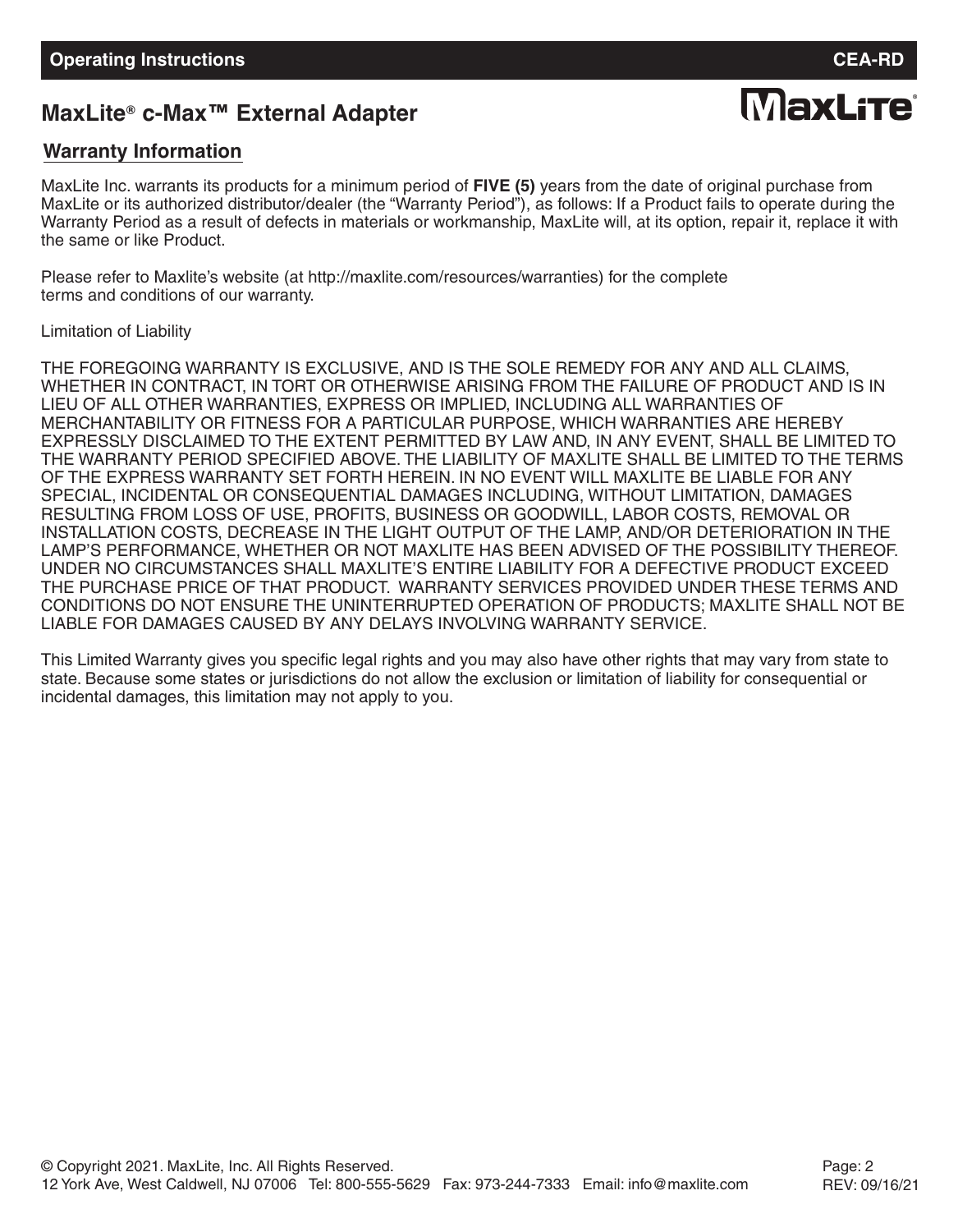## **Adaptateur externe MaxLite c-Max™ ®**

#### **Consignes générales de sécurité**

**AVERTISSEMENT – RISQUE D'INCENDIE OU DE CHOC ÉLECTRIQUE. L'INSTALLATION DE CE KIT DE MODERNISATION SERA RÉALISÉE PAR UNE PERSONNE FAMILIARISÉE AVEC LA CONSTRUCTION ET LE FONCTIONNEMENT DU SYSTÈME ÉLECTRIQUE DU LUMINAIRE ET AVEC LES RISQUES POSSIBLES. L'INSTALLATION NE SERA PAS EFFECTUÉE PAR LES PERSONNES SANS QUALIFICATION. CONTACTEZ UN ÉLECTRICIEN QUALIFIÉ.**

**AVERTISSEMENT – RISQUE D'INCENDIE OU DE CHOC ÉLECTRIQUE. INSTALLEZ CE KIT UNIQUEMENT DANS LE LUMINAIRE QUI A LES CARACTÉRISTIQUES CONSTRUCTIVES ET LES DIMENSIONS AFFICHÉES DANS LES IMAGES ET / OU LES SCHÉMAS SI LA TENSION NOMINALE D'ENTRÉE DU KIT DE MODERNISATION NE DÉPASSE PAS LA TENSION NOMINALE D'ENTRÉE DU LUMINAIRE.**



**MaxLite** 

L'image est pour des fins d'illustration seulement. Votre modèle peut être différent.

**NE PAS RÉALISER OU MODIFIER DE TROUS DANS UNE ENCEINTE DE CÂBLAGE OU DE COMPOSANTS ÉLECTRIQUES PENDANT L'INSTALLATION DE CE KIT.**

**AVERTISSEMENT – POUR PRÉVENIR LES DOMMAGES DE CÂBLAGE OU L'ABRASION, NE PAS EXPOSER LE CÂBLAGE AUX BORDURES DE TÔLE OU AUX AUTRES OBJETS TRANCHANTS.**

**LES MONTEURS NE DOIVENT PAS DÉCONNECTER LE CÂBLAGE EXISTANT DES TERMINAUX DU SUPPORT DE DOUILLES POUR RÉALISER DE NOUVELLES CONNEXIONS AUX TERMINAUX DU SUPPORT DE DOUILLES. LES MONTEURS DOIVENT PLUTÔT COUPER LES FILS EXISTANTS DU SUPPORT DE DOUILLES ET RÉALISER DE NOUVELLES CONNEXIONS ÉLECTRIQUES AUX FILS DU SUPPORT DE DOUILLES EN UTILISANT DES CONNECTEURS ADÉQUATS À L'APPLICATION.**

**PRÉCAUTION – RISQUE D'INCENDIE. SI LA LAMPE OU LE LUMINAIRE A UN FONCTIONNEMENT INADÉQUAT (BOURDONNEMENT, CLIGNOTEMENT, ETC.), COUPER IMMÉDIATEMENT L'ALIMENTATION, ENLEVER LA LAMPE DU LUMINAIRE ET CONTACTER LE FABRICANT.**

**CE DISPOSITIF N'A PAS ÉTÉ CONÇU POUR ÊTRE UTILISÉ AVEC DES SIGNES DE SORTIE D'URGENCE.**

**Modèles:**

**CEA-RD**

#### **Schéma général de câblage**

**PRÉCAUTION: Débranchez l'alimentation électrique au fusible ou au disjoncteur avant de connecter le luminaire à la source d'alimentation.**



- **1.** Ouvrir le couvercle du luminaire, le cas échéant, pour localiser les fils jaune (aux), violet (var+) et gris (var-) à l'intérieur du luminaire. Pour certains luminaires, ces fils devront probablement être débranchés du capteur / réceptacle existant.
- **2.** Faire passer les fils de l'adaptateur à travers le trou de passage de fils de 1,25mm (1/2") du luminaire et attacher les fils en utilisant l'écrou de blocage.
- **3.** Brancher les fils conformément au schéma de câblage. Rattacher le couvercle du luminaire, le cas échéant.

© Copyright 2021. MaxLite, Inc. All Rights Reserved. 12 York Ave, West Caldwell, NJ 07006 Tel: 800-555-5629 Fax: 973-244-7333 Email: info@maxlite.com

Page: 1 RÉV: 09/16/21